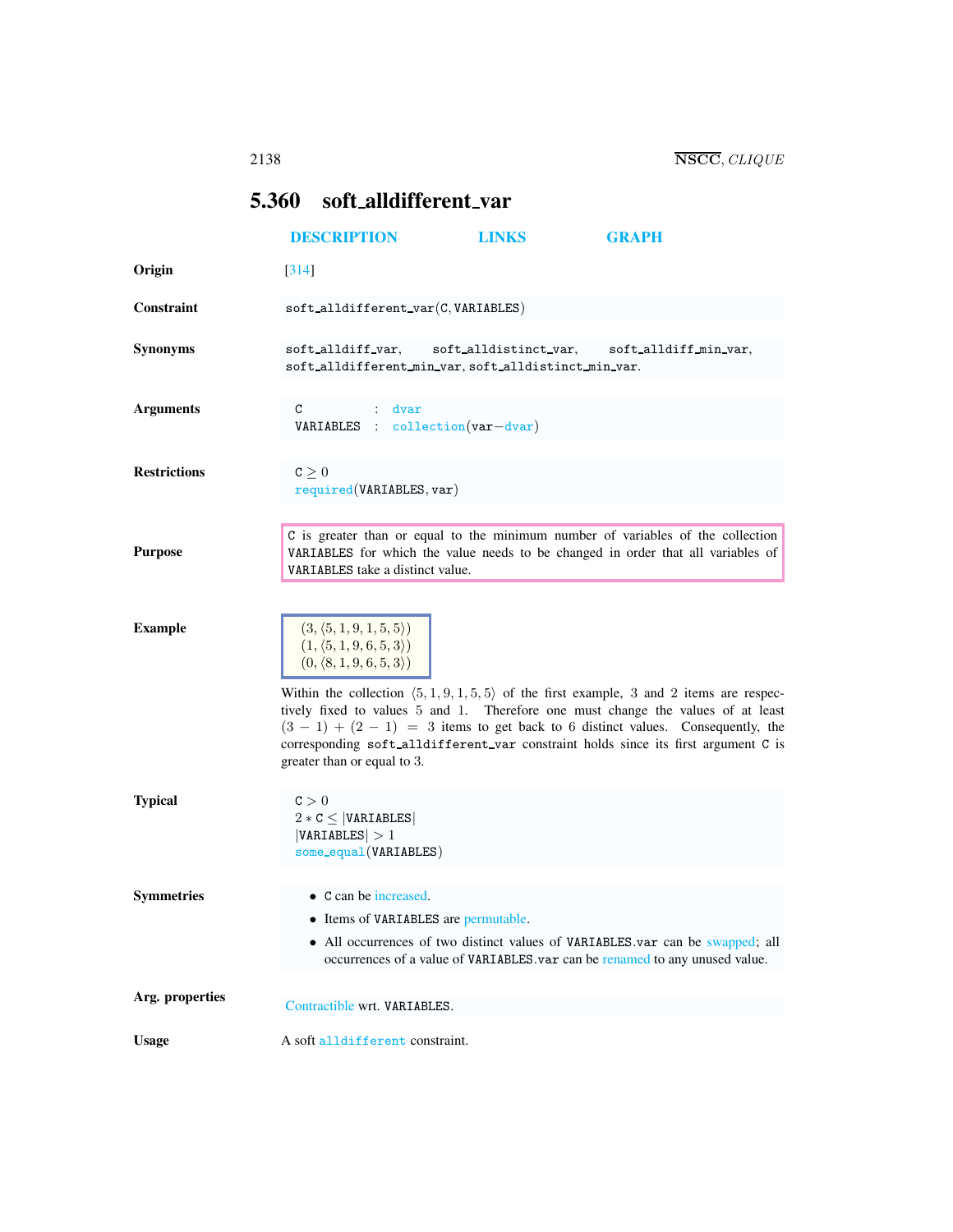|               | 20030820<br>2139                                                                                                                                                                                                                                                                                                                               |  |
|---------------|------------------------------------------------------------------------------------------------------------------------------------------------------------------------------------------------------------------------------------------------------------------------------------------------------------------------------------------------|--|
| Remark        | Since it focus on the soft aspect of the all different constraint, the original article $[314]$ ,<br>which introduce this constraint, describes how to evaluate the minimum value of C and how<br>to prune according to the maximum value of C.                                                                                                |  |
|               | The soft alldifferent var constraint is called soft alldiff $min$ var in $[149]$ .                                                                                                                                                                                                                                                             |  |
| Algorithm     | A first filtering algorithm presented in $\lceil 314 \rceil$ achieves arc-consistency. A second filtering<br>algorithm also achieving arc-consistency is described in [129, 130].                                                                                                                                                              |  |
| Reformulation | By introducing a variable $M$ that gives the number of distinct values used by variables of<br>the collection VARIABLES, the soft alldifferent var (C, VARIABLES) constraint can<br>be expressed as a conjunction of the $\overline{\text{nvalue}}(M, \text{VARIABLES})$ constraint and of the linear<br>constraint $C \geq  VARIABLES  - M$ . |  |

## Counting

| Length $(n)$                                                |  |              |      |       |        |          |             |
|-------------------------------------------------------------|--|--------------|------|-------|--------|----------|-------------|
| <b>Solutions</b>                                            |  | $24 \pm 212$ | 2470 | 35682 | 614600 | 12286024 | - 279472266 |
| Number of solutions for soft alldifferent var: domains $0n$ |  |              |      |       |        |          |             |

### Solution density for soft\_alldifferent\_var

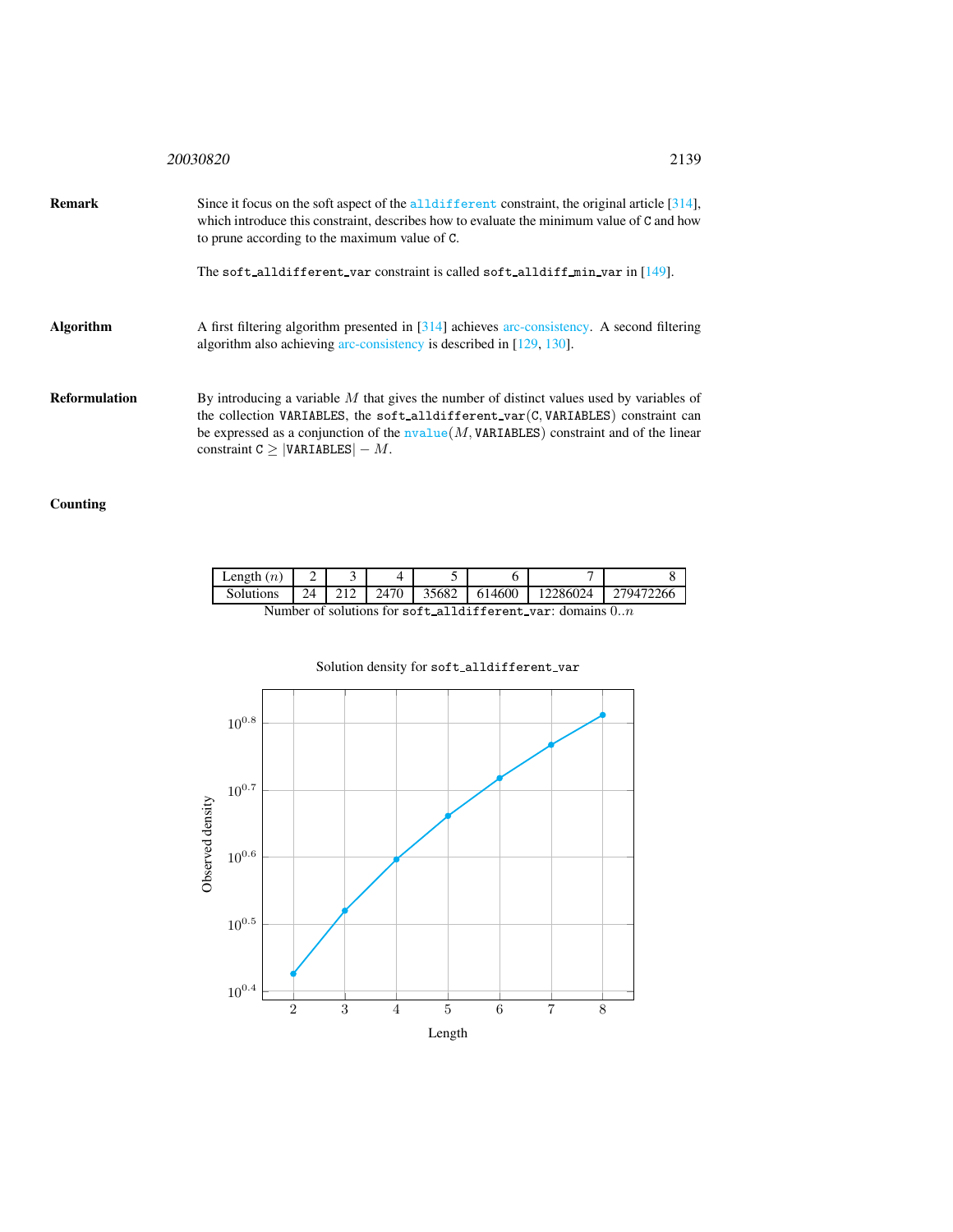

| Length $(n)$       |                | 2  | 3                        | 4    |                          | 6      |          |           |
|--------------------|----------------|----|--------------------------|------|--------------------------|--------|----------|-----------|
| Total              |                | 24 | 212                      | 2470 | 35682                    | 614600 | 12286024 | 279472266 |
| Parameter<br>value | $\Omega$       | 6  | 24                       | 120  | 720                      | 5040   | 40320    | 362880    |
|                    |                | 9  | 60                       | 480  | 4320                     | 42840  | 463680   | 5443200   |
|                    | ◠              | 9  | 64                       | 620  | 7320                     | 97440  | 1404480  | 21530880  |
|                    |                |    | 64                       | 625  | 7770                     | 116340 | 1992480  | 37406880  |
|                    | $\overline{4}$ |    | -                        | 625  | 7776                     | 117642 | 2093616  | 42550704  |
|                    |                |    | -                        | -    | 7776                     | 117649 | 2097144  | 43037568  |
|                    | 6              |    | $\overline{\phantom{0}}$ | -    |                          | 117649 | 2097152  | 43046712  |
|                    |                |    | -                        | ۰    | $\overline{\phantom{0}}$ | -      | 2097152  | 43046721  |
|                    | 8              | -  | -                        | -    | -                        | -      |          | 43046721  |

Solution count for soft alldifferent var: domains  $0..n$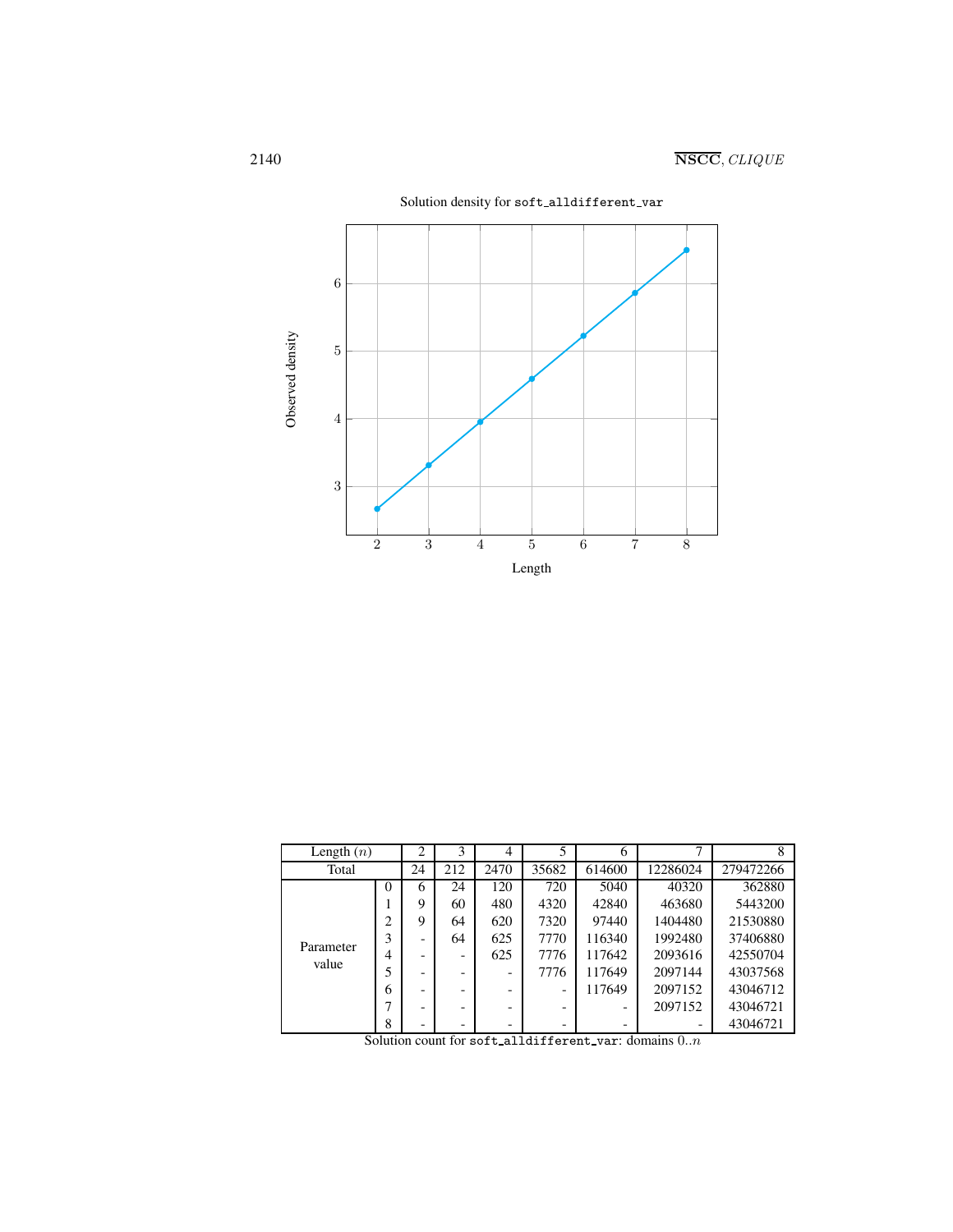

Parameter value as fraction of length

<span id="page-3-0"></span>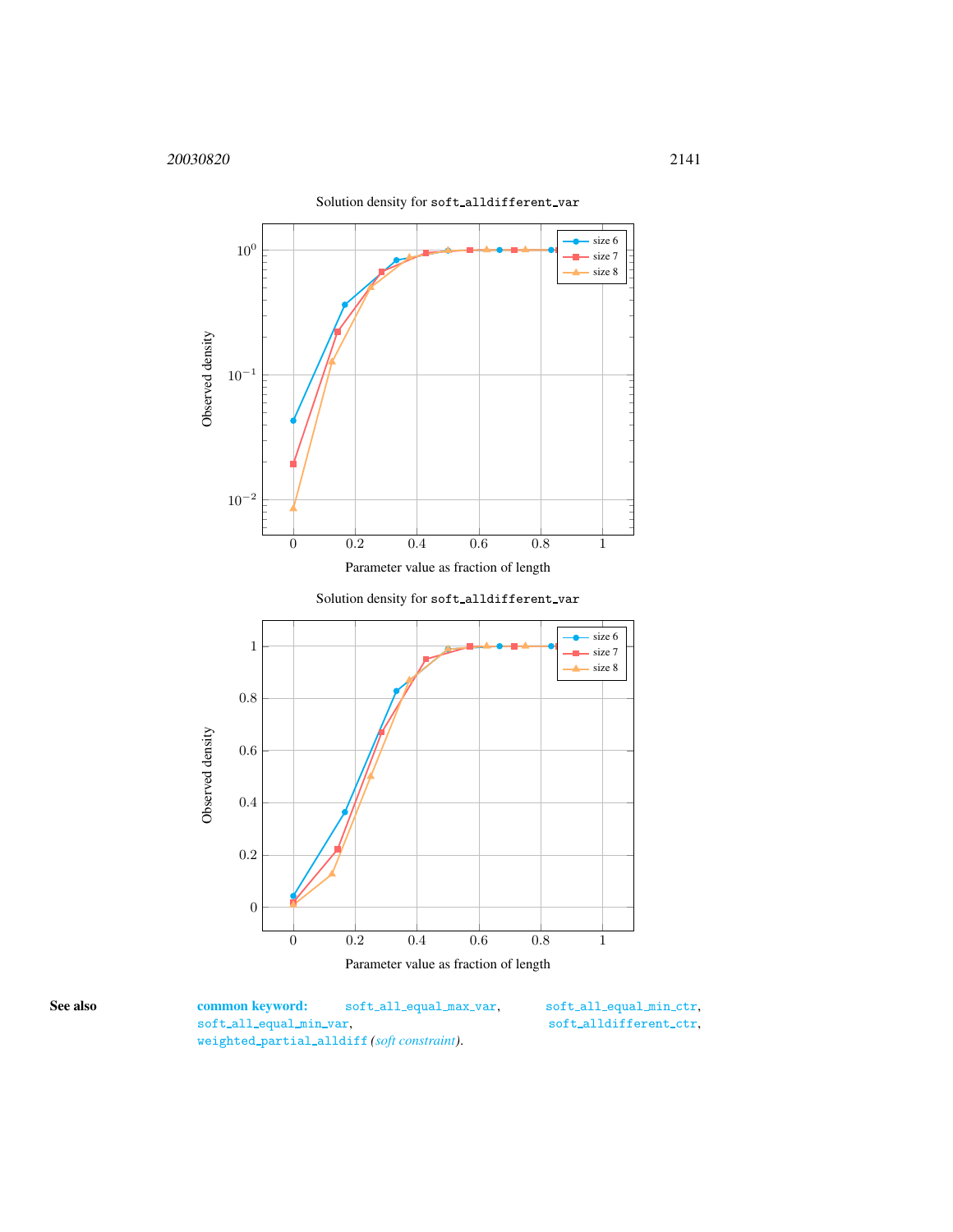hard version: alldifferent. implied by: all\_min\_dist, alldifferent\_modulo, soft\_alldifferent\_ctr. related: atmost\_nvalue, nvalue. Keywords characteristic of a constraint: all different, disequality. constraint type: soft constraint, value constraint, relaxation, variable-based violation measure. filtering: bipartite matching. final graph structure: strongly connected component, equivalence.